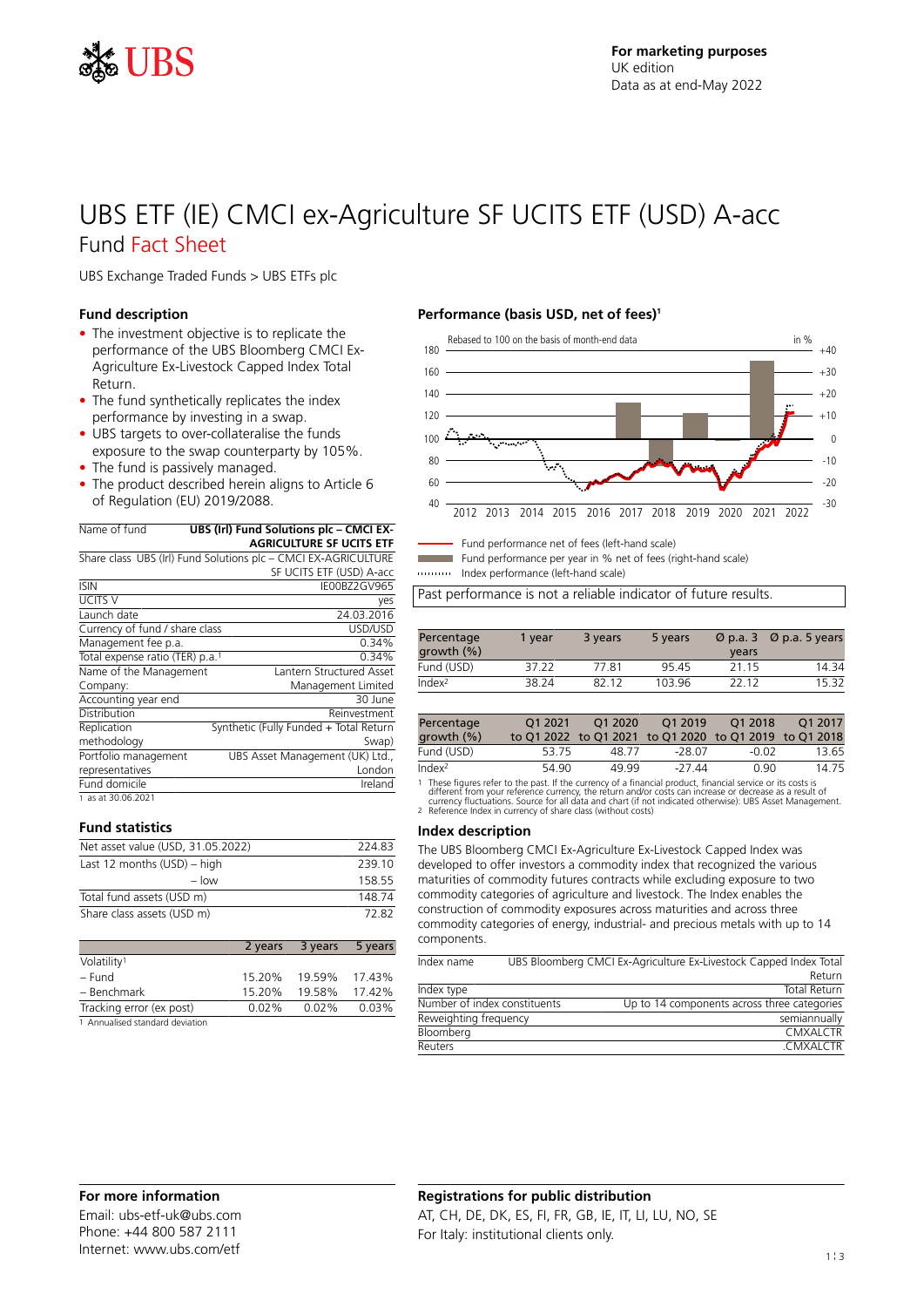# **Index Tenor weights by commodities (%)<sup>1</sup>**

|                      | <b>Composite target</b> |      |                |                | Availability and weight of maturities |      |      |  |
|----------------------|-------------------------|------|----------------|----------------|---------------------------------------|------|------|--|
|                      | weight                  | 3m   | 6 <sub>m</sub> | 1 <sub>y</sub> | 2v                                    | 3y   |      |  |
| Gold                 |                         | 12.8 | 9.18           | 2.29           | 1.35                                  | 0.00 | 0.00 |  |
| <b>LME Aluminum</b>  |                         | 12.2 | 5.01           | 2.89           | 2.30                                  | 1.24 | 0.80 |  |
| LME Copper           |                         | 12.1 | 3.82           | 2.82           | 2.70                                  | 1.84 | 0.88 |  |
| Brent crude Oil      |                         | 11.4 | 4.66           | 2.62           | 2.09                                  | 1.25 | 0.75 |  |
| Light Crude Oil      |                         | 10.7 | 4.44           | 2.42           | 2.01                                  | 1.14 | 0.70 |  |
| Gasoil               | 6.1                     |      | 3.84           | 2.28           | 0.00                                  | 0.00 | 0.00 |  |
| High grade Copper    | 5.9                     |      | 4.29           | 1.66           | 0.00                                  | 0.00 | 0.00 |  |
| Natural Gas          | 5.5                     |      | 2.68           | 1.62           | 1.24                                  | 0.00 | 0.00 |  |
| <b>LME Nickel</b>    | 5.5                     |      | 2.63           | 1.62           | 1.28                                  | 0.00 | 0.00 |  |
| LME Zinc             | 4.8                     |      | 2.44           | 1.47           | 0.86                                  | 0.00 | 0.00 |  |
| <b>RBOB Gasoline</b> | 4.3                     |      | 2.92           | 1.37           | 0.00                                  | 0.00 | 0.00 |  |
| Heating Oil          | 3.6                     |      | 1.98           | 0.98           | 0.65                                  | 0.00 | 0.00 |  |
| Silver               | 2.6                     |      | 1.89           | 0.41           | 0.25                                  | 0.00 | 0.00 |  |
| LME Lead             | 2.4                     |      | 1.26           | 0.67           | 0.48                                  | 0.00 | 0.00 |  |

Target weights valid until rebalancing on 1st business day in August. Source: UBS Investment Bank, CMCI Advisory Committee

#### **Sector exposure (%)**

| Index             |     |  |  |  |
|-------------------|-----|--|--|--|
| Industrial metals | 43C |  |  |  |
| Energy            | 41  |  |  |  |
| Precious Metals   | 154 |  |  |  |

#### **Benefits**

Clients benefit from the flexibility of an exchange-traded investment.

Provides access to this segment of the market with a single transaction.

Optimised risk/return profile thanks to a broad diversification across a range of commodity sectors.

The fund offers a high degree of transparency and cost efficiency.

UCITS compliant fund.

#### **Risks**

The fund delivers the return of a broadly diversified commodity index and may therefore be subject to high fluctuations in value. For this reason, an investment horizon of at least five years and corresponding risk tolerance and capacity are required. The returns payable on the fund are dependant on payments received by the fund from the swap counterparty under the terms of the relevant swap and therefore are subject to the credit risk of the swap counterparty. In the event that the swap counterparty defaults under the terms of the relevant swap, the fund may suffer a loss. Every fund has specific risks, which can significantly increase under unusual market conditions. Sustainability risks are not considered as part of the Index selection process. Therefore, sustainability risks are not systematically integrated. The fund's assets are passively managed. As a result, the net asset value of the fund's assets is materially dependent on the performance of the underlying investments. Losses that could be avoided via active management will not be offset.

### **Listing and trading information**

| Exchange               | Trading currency | Trading hours (local time) | <b>Bloomberg Ticker</b> | <b>Reuters RIC</b> | iNAV Bloomberg  |
|------------------------|------------------|----------------------------|-------------------------|--------------------|-----------------|
| Deutsche Börse (XETRA) | eur              | 09:00am - 05:30pm CET      | <b>UEOU GY</b>          | UEOU.DE            | <b>UETFUEOU</b> |
| London Stock Exchange  | GBX              | 09:00am - 05:30pm CET      | <b>CXAPIN</b>           | CXAPI              | <b>UFTFCXAP</b> |
| London Stock Exchange  | USD              | 09:00am - 05:30pm CET      | CXAU LN                 | CXAU.I             | <b>UFTFCXAU</b> |
| SIX Swiss Exchange     | JSD              | 09:00am - 05:30pm CET      | CCXAA SW                | CCXAA S            | <b>ICCXAA</b>   |

#### **Important information**

Past performance is not a guide to future performance. The value of investments and the income from them may go down as well as up and are not guaranteed. Investors may not get back the amount originally invested. Changes in rates of exchange may cause the value of this investment to fluctuate. The information contained in this document should not be considered a recommendation to purchase or sell any particular security and the opinions expressed are those of UBS Asset Management and are subject to change without notice. UBS funds make use of the Temporary Permissions Regime allowing EEA-domiciled funds to be distributed in the UK for a limited period until full authorisation is obtained. For reporting fund status, please visit the HMRC's website. The protections offered by the UK's regulatory system, and compensation under the Financial Services Compensation Scheme, will not be available.